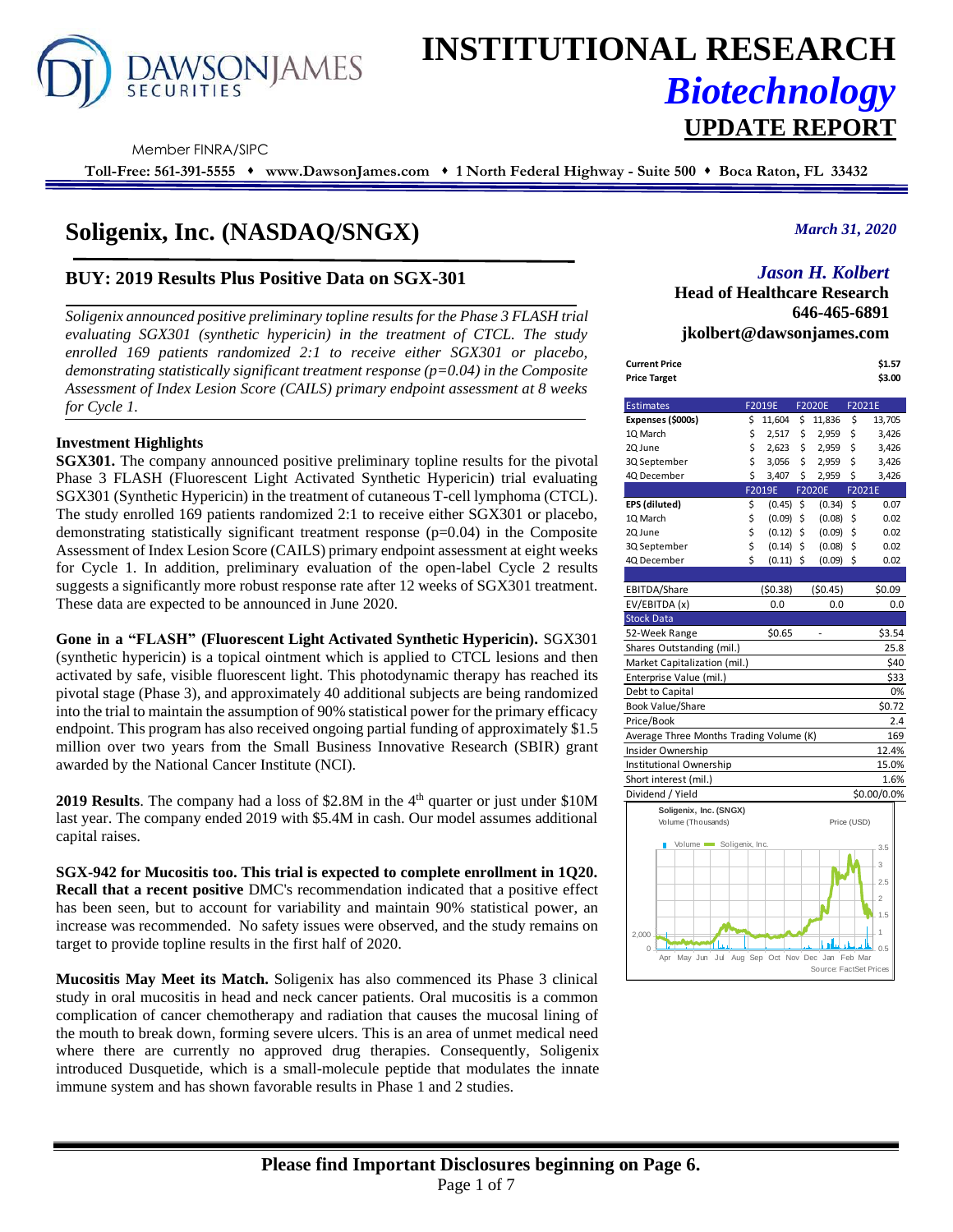[www.dawsonjames.com](http://www.dawsonjames.com/)



**Exhibit 1. SGX 301 Model:** 

#### **Modeling Assumptions: SGX 301**

- **1. Prevalence.** There are an estimated 40,000 individuals who have been diagnosed with CTCL worldwide. In the United States, 3,000 new cases are diagnosed each year.
- **2. Clinical and regulatory outcome assumptions.** We assume final topline results for the SGX301 Phase 3 study will become available Q1-20. If the trial is successful, we can expect an NDA / approval in 2021. As such, we anticipate that Soligenix will begin to commercialize SGX301 in 2021.
- **3. Product assumptions.** We assume that a yearly treatment cycle for SGX 301 at \$8,000. We also predict that the cost of the drug will increase by 1% a year, but this number may be too conservative since the current off-label treatments are priced at \$10,000.
- **4. Risk adjustment.** We assign a 33% risk adjustment to our therapeutic model of SGX 301 based on the Phase 3 approval rate of drugs in the oncology field, according to BioMedTracker and Amplion.

| SGX301 (CTCL)                              |          |             |          |         |                  |         |          |         |            |            |            |            |         |
|--------------------------------------------|----------|-------------|----------|---------|------------------|---------|----------|---------|------------|------------|------------|------------|---------|
| <b>SGX301 Revenues Model</b>               | 2018     | 2019        | 2020     | 2021    | 2022             | 2023    | 2024     | 2025    | 2026       | 2027       | 2028       | 2029       | 2030    |
| <b>CTCL Prevalance</b>                     | 40,000   | 42,800      | 45.796   | 49,002  | 51,942           | 55,058  | 58,362   | 61,280  | 64.344     | 67,561     | 70.264     | 73.074     | 75,997  |
| Market Size Growth                         | 7%       | 7%          | 7%       | 6%      | 6%               | 6%      | 5%       | 5%      | 5%         | 4%         | 4%         | 4%         | 3%      |
| Treated with SGX 301                       | 37,000   | 39,590      | 42.361   | 45.327  | 48.046           | 50,929  | 53.985   | 56.684  | 59.518     | 62.494     | 64.994     | 67.594     | 70,297  |
| Elgible patients with insurance etc. (75%) | 27.750   | 29.693      | 31.771   | 33.995  | 36.035           | 38,197  | 40.489   | 42.513  | 44.639     | 46,871     | 48.745     | 50,695     | 52,723  |
| <b>Market Penetration</b>                  | 0%       | 0%          | 0%       | 4%      | 6%               | 8%      | 10%      | 12%     | 14%        | 16%        | 18%        | 19%        | 20%     |
| <b>Treatable Patients</b>                  | $\Omega$ | $\mathbf 0$ | $\Omega$ | 1360    | 2162             | 3056    | 4049     | 5102    | 6249       | 7499       | 8774       | 9632       | 10545   |
| Average Cost of Therapy                    | \$8,000  | \$8,000     | \$8,000  | \$8,000 | \$8,080          | \$8.161 | \$8.242  | \$8.325 | \$8,408    | \$8,492    | \$8,577    | \$8,663    | \$8,749 |
| Price Growth                               | 0%       | 0%          | 0%       | 1%      | 1%               | 1%      | 1%       | 1%      | $1\%$      | 1%         | $1\%$      | 1%         | 1%      |
| <b>Total Sales (\$millions) \$</b>         | $\sim$   | ÷           |          | 11      | 17<br>ŝ.<br>- 55 | 25      | 33<br>э. | 42      | ' \$<br>53 | 64         | 75<br>۵.   | 83         | 92      |
| <b>Risk Adjusted</b>                       | 33%      | 33%         | 33%      | 33%     | 33%              | 33%     | 33%      | 33%     | 33%        | 33%        | 33%        | 33%        | 33%     |
| Total Sales (US) (\$millions) \$           |          |             |          | 4       | 6<br>\$<br>ж     | 8<br>-9 | 11<br>ŝ. | 14<br>9 | 17<br>- \$ | 21<br>- 55 | 25<br>- \$ | 28<br>- 55 | 30      |

*Source: Dawson James*

#### **Modeling Assumptions: SGX 942 (Dusquetide)**

- 1. **Prevalence.** Oral Mucositis affects over 180,000 head and neck cancer patients worldwide. We expect that the number of patients with this condition can continue to grow by 1% annually.
- 2. **Clinical and regulatory outcome assumptions.** We assume that the company can complete its Phase 3 study no later than 1H-20. We expect an NDA submission in 2020 with approval and marketing by 2021. For Europe, we assume approval a year later in 2022.
- 3. **Product assumptions.** We assume the cost of a yearly treatment cycle is \$6,000.
- 4. **Risk adjustment.** We assign a 33% risk adjustment to our therapeutic model of SGX942 based on the Phase 3 approval rate of drugs in the field of oncology, according to BioMedTracker and Amplion.

#### **Exhibit 2. SGX 942 Model:**

| SGX942 (Mucositis)<br>SGX942 Revenues Model U.S. | 2018                     | 2019                           | 2020                                     | 2021      | 2022                                     | 2023          | 2024                            | 2025                           | 2026                               | 2027        | 2028                                  | 2029           | 2030    |
|--------------------------------------------------|--------------------------|--------------------------------|------------------------------------------|-----------|------------------------------------------|---------------|---------------------------------|--------------------------------|------------------------------------|-------------|---------------------------------------|----------------|---------|
| Head and neck cancer                             | 180,000                  | 181,800                        | 183.618                                  | 185.454   | 187.309                                  | 189.182       | 191.074                         | 192.984                        | 194.914                            | 196,863     | 198.832                               | 200.820        | 202,829 |
|                                                  |                          |                                |                                          |           |                                          |               |                                 |                                |                                    |             |                                       |                | 1%      |
| Market Size Growth                               | 1%                       | 1%                             | 1%                                       | 1%        | 1%                                       | 1%            | 1%                              | 1%                             | 1%                                 | 1%          | 1%                                    | 1%             |         |
| <b>Treated with Radiation</b>                    | 166,500                  | 168.165                        | 169.847                                  | 171.545   | 173.261                                  | 174.993       | 176.743                         | 178.511                        | 180.296                            | 182,099     | 183.920                               | 185,759        | 187.616 |
| Elgible patients with insurance etc. (75%)       | 124,875                  | 126,124                        | 127,385                                  | 128,659   | 129,945                                  | 131,245       | 132,557                         | 133,883                        | 135,222                            | 136,574     | 137,940                               | 139,319        | 140,712 |
| <b>Market Penetration</b>                        | 0%                       | 0%                             | 0%                                       | 5%        | 7%                                       | 10%           | 15%                             | 20%                            | 25%                                | 30%         | 33%                                   | 33%            | 34%     |
| <b>Treatable Patients</b>                        | $\circ$                  | $\circ$                        | $\Omega$                                 | 6433      | 9096                                     | 13124         | 19884                           | 26777                          | 33805                              | 40972       | 45520                                 | 45975          | 47842   |
| Average Cost of Therapy                          | \$6,000                  | \$6,000                        | \$6,000                                  | \$6,000   | \$6,000                                  | \$6,000       | \$6,000                         | \$6,000                        | \$6,000                            | \$6,000     | \$6,000                               | \$6,000        | \$6,000 |
| Price Growth                                     | 0%                       | 0%<br>۰,                       | 0%<br>$\mathbf{r}_\mathbf{s}$<br>$r_{s}$ | 0%        | 0%<br>$\mathbf{r}_\mathbf{S}$<br>$552$ S | 0%            | 0%<br>$1197$ s                  | 0%<br>$161$ s                  | 0%<br>$203$ s                      | 0%          | 0%<br>$\mathbf{r}_{\rm s}$<br>$273$ s | 0%<br>$276$ s  | 0%      |
| Total Sales (\$millions) \$                      |                          |                                |                                          | 39        |                                          | 79            | $\mathbf{r}_{\mathbf{S}}$       |                                |                                    | 246         |                                       |                | 287     |
| <b>Risk Adiusted</b>                             | 33%                      | 33%                            | 33%                                      | 33%       | 33%                                      | 33%           | 33%                             | 33%                            | 33%                                | 33%         | 33%                                   | 33%            | 33%     |
| Total Sales (US) (\$millions) \$                 | $\overline{\phantom{0}}$ | \$<br>$\overline{\phantom{a}}$ | \$<br>$\overline{\phantom{a}}$           | 13S<br>\$ | 18S                                      | 26            | 39<br>\$                        | 53 \$<br>- \$                  | 67 \$                              | 81 \$       | 90                                    | \$<br>91S      | 95      |
|                                                  |                          |                                |                                          |           |                                          |               |                                 |                                |                                    |             |                                       |                |         |
|                                                  |                          |                                |                                          |           |                                          |               |                                 |                                |                                    |             |                                       |                |         |
| SGX942 (Mucositis)                               |                          |                                |                                          |           |                                          |               |                                 |                                |                                    |             |                                       |                |         |
| SGX942 Revenues Model EU.                        | 2018                     | 2019                           | 2020                                     | 2021      | 2022                                     | 2023          | 2024                            | 2025                           | 2026                               | 2027        | 2028                                  | 2029           | 2030    |
| Head and neck cancer                             | 180,000                  | 181,800                        | 183.618                                  | 185.454   | 187.309                                  | 189.182       | 191.074                         | 192.984                        | 194.914                            | 196,863     | 198.832                               | 200,820        | 202,829 |
| Market Size Growth                               | 1%                       | 1%                             | 1%                                       | 1%        | 1%                                       | 1%            | 1%                              | 1%                             | 1%                                 | 1%          | 1%                                    | 1%             | 1%      |
| <b>Treated with Radiation</b>                    | 166,500                  | 168.165                        | 169.847                                  | 171.545   | 173.261                                  | 174.993       | 176.743                         | 178.511                        | 180,296                            | 182.099     | 183.920                               | 185,759        | 187,616 |
| Elgible patients with insurance etc. (75%)       | 124,875                  | 126,124                        | 127,385                                  | 128,659   | 129,945                                  | 131,245       | 132,557                         | 133,883                        | 135,222                            | 136,574     | 137,940                               | 139,319        | 140,712 |
| <b>Market Penetration</b>                        | 0%                       | 0%                             | 0%                                       | 0%        | 5%                                       | 9%            | 12%                             | 15%                            | 18%                                | 21%         | 24%                                   | 27%            | 30%     |
| <b>Treatable Patients</b>                        | $\circ$                  | $\circ$                        | $\Omega$                                 | $\Omega$  | 6497                                     | 11812         | 15907                           | 20082                          | 24340                              | 28681       | 33106                                 | 37616          | 42214   |
| Average Cost of Therapy                          | \$6,000                  | \$6,000                        | \$6,000                                  | \$6,000   | \$6,000                                  | \$6,000       | \$6,000                         | \$6,000                        | \$6,000                            | \$6,000     | \$6,000                               | \$6,000        | \$6,000 |
| Price Growth                                     | 0%                       | 0%                             | 0%                                       | O%        | 0%                                       | 0%            | 0%                              | 0%                             | 0%                                 | 0%          | 0%                                    | 0%             | O%      |
| Total Sales (\$millions) \$                      | $\overline{\phantom{0}}$ | $\mathbf{r}_\mathbf{s}$        | $\mathbf{r}_\mathbf{s}$<br>$r_{s}$       |           | $r_{s}$<br>39                            | $r_{s}$<br>71 | $\mathbf{r}_{\mathbf{S}}$<br>95 | $\mathbf{r}_\mathbf{s}$<br>120 | $\mathbf{r}_\mathbf{s}$<br>$146$ s | $172$ s     | 199 <sup>5</sup>                      | $226$ s        | 253     |
| <b>Risk Adjusted</b>                             | 33%                      | 33%                            | 33%                                      | 33%       | 33%                                      | 33%           | 33%                             | 33%                            | 33%                                | 33%         | 33%                                   | 33%            | 33%     |
| Total Sales (EU) (\$millions) \$                 |                          | \$                             | \$                                       | \$        | 13<br>\$                                 | 23<br>\$      | \$<br>31S                       | 40 \$                          | 48                                 | \$<br>57 \$ | 66                                    | \$<br>74 \$    | 84      |
| Total Sales (WW) (\$millions) \$                 |                          |                                |                                          | 13<br>\$  | 31<br>\$                                 | 49<br>\$      | 71S<br>\$                       | 93                             | 115S<br>\$                         | 138         | 156<br>\$                             | 166 \$<br>- \$ | 178     |

*Source: Dawson James*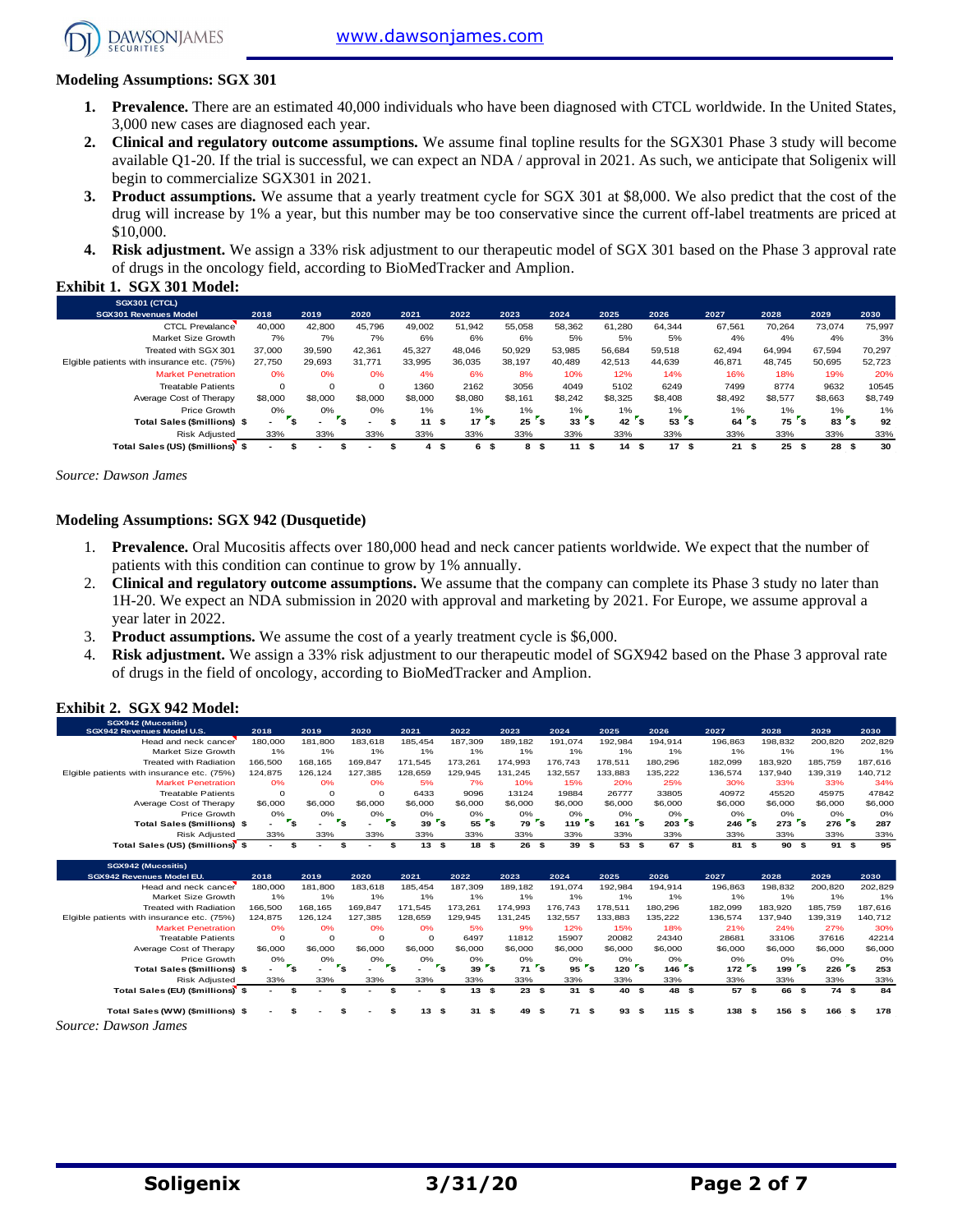

**Valuation.** Our valuation methodology begins with our projected revenues from our product models. We apply assumptions for the timing of approval, launch dates, and product attributes to estimate revenues. These estimates feed into our income statement through the year 2030. Our therapeutic models include a probability of success factor or risk rate of 33% based on the success of Phase 3 drugs in the oncology industry, as stated by BioMedTracker and Amplion. The result of these projections is then fed into our income statement projections. Our price target is derived from an equal-weighted average of free cash flow to the firm (FCFF), discounted EPS (EPS), and sum-of-the-parts (SOP) models. For companies that have a strong foundation with established products and revenues (visible earnings), we typically discount 10% while emerging growth companies like Soligenix, which are not yet profitable we use our maximum risk rate of 30%. The result is rounded to the nearest whole number. Our share count is based on the out-year (2030) and assumes additional capital raises (dilution). This methodology results in a price target of \$3.00.

#### **Exhibit 3. FCFF Model**

|                                | \$<br>Average   | 3 |
|--------------------------------|-----------------|---|
|                                |                 |   |
|                                | Price Target \$ | 3 |
|                                | Year            |   |
|                                |                 |   |
| DCF Valuation Using FCF (mln): |                 |   |
| units ('000 - Cnd\$)           |                 |   |
|                                |                 |   |

| <b>TEdi</b>                    | ZUZU                     |           |        |        |                          |        |        |         |                |         |         |         |
|--------------------------------|--------------------------|-----------|--------|--------|--------------------------|--------|--------|---------|----------------|---------|---------|---------|
| DCF Valuation Using FCF (mln): |                          |           |        |        |                          |        |        |         |                |         |         |         |
| units ('000 - Cnd\$)           | 2019E                    | 2020E     | 2021E  | 2022E  | 2023E                    | 2024E  | 2025E  | 2026E   | 2027E          | 2028E   | 2029E   | 2030E   |
| EBIT                           | (9,966)                  | (11, 836) | 2,622  | 20,663 | 39,284                   | 60,880 | 83,050 | 105,893 | 129,441        | 148,596 | 159,598 | 173,454 |
| Tax Rate                       | 15%                      | 20%       | 25%    | 30%    | 34%                      | 34%    | 34%    | 34%     | 34%            | 34%     | 34%     | 34%     |
| $EBIT(1-t)$                    | (8, 471)                 | (9,468)   | 1,967  | 14,464 | 25,927                   | 40,181 | 54,813 | 69,889  | 85,431         | 98,073  | 105,335 | 114,480 |
| CapEx                          | $\overline{\phantom{a}}$ |           | $\sim$ | ٠      | $\overline{\phantom{a}}$ | $\sim$ |        |         | $\blacksquare$ |         |         |         |
| Depreciation                   | 54                       | 57        | 60     | 63     | 66                       | 69     | 73     | 77      | 80             | 84      | 89      | 93      |
| Change in NWC                  |                          |           |        |        |                          |        |        |         |                |         |         |         |
| FCF                            | (8, 417)                 | (9, 411)  | 2,027  | 14,527 | 25,994                   | 40,250 | 54,886 | 69,966  | 85,512         | 98,158  | 105,424 | 114,573 |
| PV of FCF                      | (10, 942)                | (9, 411)  | 1,559  | 8,596  | 11,831                   | 14,093 | 14,782 | 14,495  | 13,628         | 12,033  | 9,941   | 8,311   |
| Discount Rate                  | 30%                      |           |        |        |                          |        |        |         |                |         |         |         |
| Long Term Growth Rate          | 1%                       |           |        |        |                          |        |        |         |                |         |         |         |
| <b>Terminal Cash Flow</b>      | 399,029                  |           |        |        |                          |        |        |         |                |         |         |         |
| Terminal Value YE2020          | 28,945                   |           |        |        |                          |        |        |         |                |         |         |         |
| <b>NPV</b>                     | 128,803                  |           |        |        |                          |        |        |         |                |         |         |         |
| NPV-Debt                       | 1,583                    |           |        |        |                          |        |        |         |                |         |         |         |
| Shares out (thousands)         | 40,019                   | 2030E     |        |        |                          |        |        |         |                |         |         |         |
| NPV Per Share                  | \$<br>3                  |           |        |        |                          |        |        |         |                |         |         |         |
| Source: Dawson James           |                          |           |        |        |                          |        |        |         |                |         |         |         |

#### **Exhibit 4. Discounted EPS Model**

| <b>Current Year</b>      |    | 2020 |
|--------------------------|----|------|
| Year of EPS              |    | 2030 |
| Earnings Multiple        |    | 10   |
|                          |    |      |
| Discount Factor          |    | 30%  |
| <b>Selected Year EPS</b> | S  | 2.87 |
| <b>NPV</b>               | \$ | 2.08 |
| Source: Daw son James    |    |      |

| Current Year          |    | 2020 |                 |                 |         | Discount Rate and Earnings Multiple Varies, Year is Constant |          |         |             |      |
|-----------------------|----|------|-----------------|-----------------|---------|--------------------------------------------------------------|----------|---------|-------------|------|
| Year of EPS           |    | 2030 |                 |                 |         |                                                              | 2030 EPS |         |             |      |
| Earnings Multiple     |    | 10   |                 | 2.1             | 5%      | 10%                                                          | 15%      | 20%     | 25%         | 30%  |
|                       |    |      | Earnings        |                 |         |                                                              |          |         |             |      |
| Discount Factor       |    | 30%  | <b>Multiple</b> | 0               | \$0.00  | \$0.00                                                       | \$0.00   | \$0.00  | $$0.00$ \$  |      |
| Selected Year EPS     |    | 2.87 |                 | 5               | \$8.80  | \$5.53                                                       | \$3.54   | \$2.32  | $$1.54$ \$  | 1.04 |
| <b>NPV</b>            | S. | 2.08 |                 | 10 <sup>1</sup> | \$17.60 | \$11.06                                                      | \$7.09   | \$4.63  | $$3.08$ \$  | 2.08 |
| Source: Daw son James |    |      |                 | 15              | \$26.41 | \$16.58                                                      | \$10.63  | \$6.95  | \$4.62\$    | 3.12 |
|                       |    |      |                 | 20              | \$35.21 | \$22.11                                                      | \$14.18  | \$9.26  | $$6.16$ \$  | 4.16 |
|                       |    |      |                 | 25 <sub>1</sub> | \$44.01 | \$27.64                                                      | \$17.72  | \$11.58 | $$7.70$ \$  | 5.20 |
|                       |    |      |                 | 30 <sup>1</sup> | \$52.81 | \$33.17                                                      | \$21.26  | \$13.89 | $$9.24$ \$  | 6.24 |
|                       |    |      |                 | 35 <sub>1</sub> | \$61.61 | \$38.69                                                      | \$24.81  | \$16.21 | $$10.78$ \$ | 7.28 |

#### **Exhibit 5. Sum of the Parts Model**

| Source: Dawson James                     |       |               |                |           |                 |          |  |  |  |  |  |  |
|------------------------------------------|-------|---------------|----------------|-----------|-----------------|----------|--|--|--|--|--|--|
| <b>Exhibit 5. Sum of the Parts Model</b> |       |               |                |           |                 |          |  |  |  |  |  |  |
| Soligenix Inc. Sum of the Parts          | LT Gr | Discount Rate | Yrs. to Mkt    | % Success | Peak Sales MM's | Term Val |  |  |  |  |  |  |
| <b>SGX301 (CTCL)</b>                     | $1\%$ | 30%           | $\overline{2}$ | 65%       | \$200           | \$690    |  |  |  |  |  |  |
| <b>NPV</b>                               |       |               |                |           |                 | \$1.99   |  |  |  |  |  |  |
| SGX942 (Oral Mucositis)                  | $1\%$ | 30%           | 3              | 55%       | \$100           | \$345    |  |  |  |  |  |  |
| <b>NPV</b>                               |       |               |                |           |                 | \$0.65   |  |  |  |  |  |  |
| Pipeline                                 | 1%    | 30%           | 6              | 15%       | \$400           | \$1,379  |  |  |  |  |  |  |
| <b>NPV</b>                               |       |               |                |           |                 | \$0.32   |  |  |  |  |  |  |
| Net Margin                               |       |               |                |           |                 | 30%      |  |  |  |  |  |  |
| <b>MM Shrs OS</b>                        |       |               |                |           |                 | 40       |  |  |  |  |  |  |
| Total                                    |       |               |                |           |                 | \$3      |  |  |  |  |  |  |
| Source: Dawson James                     |       |               |                |           |                 |          |  |  |  |  |  |  |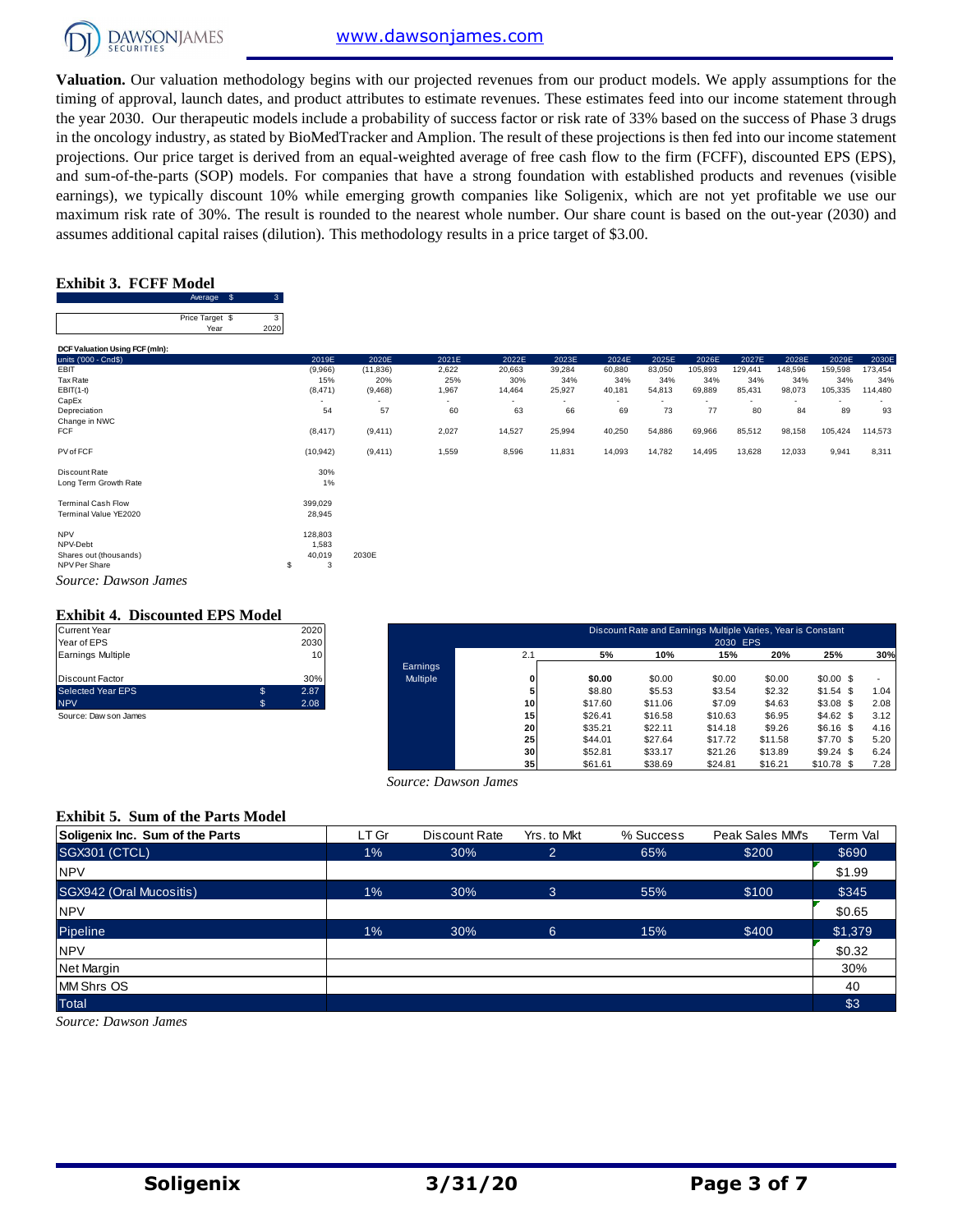

#### **Risk Analysis**

In addition to the typical risks associated with development stage specialty pharmaceutical companies, potential risks specific to Soligenix are as follows:

**Clinical Trial Risk.** There can be no assurances that the outcome of the current trials is successful.

**Commercial risk.** Fluorescent Light Activated Synthetic Hypericin represents a new paradigm in the treatment of CTCL. Adoption may take longer than expected.

**Employee risk.** Soligenix Inc. has an experienced management team in their president and CEO, CFO, CSO, and CMO. Soligenix plans to bring their proposed products to market in the next two years. The success of the company may depend on the experience, abilities and continued services of its senior officers, sales staff, and key scientific personnel.

**Financial risk.** Soligenix is not a profitable company. While the company has a cash balance at this time, it's likely that they will need to raise additional capital continue to fund operations through NDA application and approval. There are no assurances that the company will be able to successfully raise capital and do so on favorable terms.

**Intellectual property risk.** The company may have to defend its patents and technical know-how, and there can be no assurances that the patents will not be infringed upon or will be held as valid if challenged, and the company may infringe on third party's patents.

**Partnership risks**. Soligenix depends on government funding for the public health solutions program. This funding can be canceled at any time.

**Regulatory risk**. Soligenix must be able to obtain NDA approval before commercial sales of their products can commence in the United States. The timing of these approvals is uncertain. Additionally, the government's biodefense priority might change affecting the commercial development of RiVax.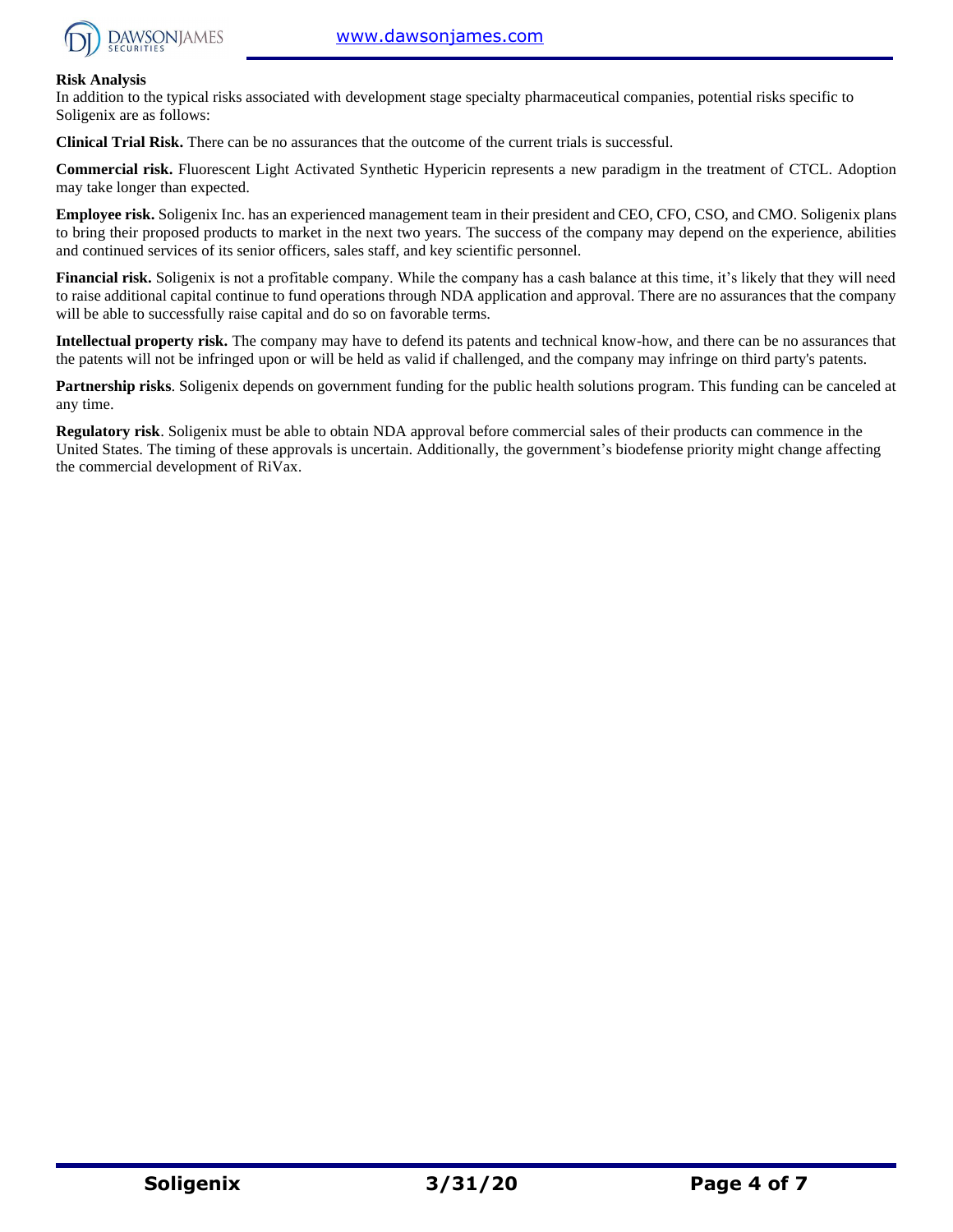

#### **Exhibit 6. Income Statement Soligenix Inc., Inc. Income Statement (\$000 )**

| <b>Jongering Inc., Inc. Income Statement (\$000)</b> |                          |                          |           |           |                |                          |                          |          |        |        |        |         |         |         |         |         |         |
|------------------------------------------------------|--------------------------|--------------------------|-----------|-----------|----------------|--------------------------|--------------------------|----------|--------|--------|--------|---------|---------|---------|---------|---------|---------|
| Soligenix Inc: YE Dec. 31                            | 2018A                    | 2019A                    | 1Q20E     | 2Q20E     | 3Q20E          | 4Q20E                    | 2020E                    | 2021E    | 2022E  | 2023E  | 2024E  | 2025E   | 2026E   | 2027E   | 2028E   | 2029E   | 2030E   |
| Revenue (\$000)                                      |                          |                          |           |           |                |                          |                          |          |        |        |        |         |         |         |         |         |         |
| SGX942 (Mucositis) (WW)                              | $\overline{\phantom{a}}$ | $\overline{\phantom{a}}$ |           |           |                | $\overline{\phantom{a}}$ | $\overline{\phantom{a}}$ | 12,737   | 30,875 | 49,374 | 70,865 | 92,781  | 115,128 | 137,912 | 155,679 | 165,511 | 178,311 |
| SGX-301                                              | $\sim$                   | ٠                        |           |           |                | $\sim$                   | $\sim$                   | 3.590    | 5.765  | 8.229  | 11.013 | 14.015  | 17.340  | 21.016  | 24,835  | 27.536  | 30,446  |
| <b>Total Product Sales</b>                           | ne.                      | A.                       | н.        |           | ч.             | <b>COL</b>               | A.                       | 16,327   | 36.640 | 57,604 | 81,878 | 106,796 | 132.468 | 158.928 | 180,513 | 193,047 | 208,756 |
| % Cho                                                |                          |                          |           |           |                |                          |                          |          |        |        |        |         |         |         |         |         |         |
| License Revenue                                      | 3,965                    | 3,216                    |           |           |                |                          |                          |          |        |        |        |         |         |         |         |         |         |
| <b>Grant Revenue</b>                                 | 1,276                    | 1,414                    |           |           |                |                          |                          |          |        |        |        |         |         |         |         |         |         |
| <b>Cost of Grant Revenue</b>                         | (4,598)                  | (3, 567)                 |           |           |                |                          |                          |          |        |        |        |         |         |         |         |         |         |
| % Sequential Growth                                  |                          |                          |           |           |                |                          |                          |          |        |        |        |         |         |         |         |         |         |
| <b>Total Revenues</b>                                | 644                      | 1,063                    | A.        | and the   | <b>Section</b> | ×.                       | A.                       | 16,327   | 36,640 | 57,604 | 81,878 | 106,796 | 132,468 | 158,928 | 180,513 | 193,047 | 208,756 |
| <b>Expenses</b>                                      |                          |                          |           |           |                |                          |                          |          |        |        |        |         |         |         |         |         |         |
| Cost of Goods Sold & Acquired in Process R&D         | ٠                        | ×.                       |           |           |                | $\overline{\phantom{a}}$ |                          | 1,633    | 3,664  | 5,760  | 8,188  | 10,680  | 13,247  | 15,893  | 18,051  | 19,305  | 20,876  |
| <b>COGS % Sales</b>                                  |                          |                          | 10%       | 10%       | 10%            | 10%                      | 10%                      | 10%      | 10%    | 10%    | 10%    | 10%     | 10%     | 10%     | 10%     | 10%     | 10%     |
| Research and development                             | 6,751                    | 8.123                    | 2.071     | 2.071     | 2,071          | 2,071                    | 8,285                    | 8.451    | 8.620  | 8.792  | 8.968  | 9,147   | 9.330   | 9.517   | 9,707   | 9.901   | 10,099  |
| R&D % Rev's                                          |                          |                          |           |           |                |                          |                          |          |        |        |        |         |         |         |         |         |         |
| G&A                                                  | 2,952                    | 3,481                    | 888       | 888       | 888            | 888                      | 3,551                    | 3,622    | 3.694  | 3.768  | 3.843  | 3,920   | 3.998   | 4.078   | 4,160   | 4,243   | 4,328   |
| G&A                                                  |                          |                          |           |           |                |                          |                          |          |        |        |        |         |         |         |         |         |         |
| Stock-based compensation - R&D                       |                          |                          |           |           |                |                          |                          |          |        |        |        |         |         |         |         |         |         |
| Stock-based compensation - G&A                       |                          |                          |           |           |                |                          |                          |          |        |        |        |         |         |         |         |         |         |
| Non-GAAP, Adj                                        |                          |                          |           |           |                |                          |                          |          |        |        |        |         |         |         |         |         |         |
| <b>Total expenses</b>                                | 9.703                    | 11.604                   | 2.959     | 2.959     | 2.959          | 2.959                    | 11.836                   | 13,705   | 15.978 | 18.320 | 20.999 | 23.747  | 26.576  | 29.488  | 31.919  | 33.449  | 35.303  |
| Oper. Inc. (Loss)                                    | (9,059)                  | (10, 541)                | (2,959)   | (2,959)   | (2,959)        | (2,959)                  | (11, 836)                | 2,622    | 20,662 | 39,283 | 60,879 | 83,049  | 105,892 | 129,440 | 148,595 | 159,597 | 173,453 |
| <b>Oper Margin</b>                                   | <b>NM</b>                | <b>NM</b>                | <b>NM</b> | <b>NM</b> | <b>NM</b>      | <b>NM</b>                | <b>NM</b>                | $\Omega$ |        |        |        |         |         |         |         |         |         |
| Interest Income                                      | 159                      | 149                      |           |           |                |                          |                          |          |        |        |        |         |         |         |         |         |         |
| Interest expense                                     |                          |                          |           |           |                |                          |                          |          |        |        |        |         |         |         |         |         |         |
| Other Income (expense)                               |                          | 426                      |           |           |                |                          |                          |          |        |        |        |         |         |         |         |         |         |
| Change in fair value of warrant liability            |                          |                          |           |           |                |                          |                          |          |        |        |        |         |         |         |         |         |         |
| <b>Pre-tax income</b>                                | (8.900)                  | (9,966)                  | (2.959)   | (2.959)   | (2.959)        | (2.959)                  | (11.836)                 | 2.622    | 20.663 | 39.284 | 60.880 | 83.050  | 105.893 | 129.441 | 148.596 | 159.598 | 173,454 |
| <b>Pretax Margin</b>                                 | <b>NM</b>                | <b>NM</b>                | <b>NM</b> | <b>NM</b> | <b>NM</b>      | <b>NM</b>                | <b>NM</b>                | $\Omega$ |        |        |        |         |         |         |         |         |         |
| Income Tax (Benefit)                                 |                          | 611                      | (592)     | (592)     | (592)          | (592)                    | (2, 367)                 | 656      | 6,199  | 13,357 | 20,700 | 28,238  | 36,004  | 44,011  | 50,523  | 54,264  | 58,975  |
| <b>Tax Rate</b>                                      | 0%                       | 15%                      | 20%       | 20%       | 20%            | 20%                      | 20%                      | 25%      | 30%    | 34%    | 349    | 34%     | 34%     | 34%     | 34%     | 34%     | 34%     |
| <b>GAAP Net Income (loss)</b>                        | (8,900)                  | (9,356)                  | (2, 367)  | (2, 367)  | (2, 367)       | (2, 367)                 | (9, 468)                 | 1,967    | 14,465 | 25,929 | 40,182 | 54,814  | 69,891  | 85,433  | 98,075  | 105,336 | 114,481 |
| <b>GAAP-EPS</b>                                      | (0.79)                   | (0.49)                   | (0.08)    | (0.09)    | (0.08)         | (0.09)                   | (0.34)                   | 0.07     | 0.50   | 0.86   | 1.28   | 1.68    | 2.05    | 2.41    | 2.66    | 2.75    | 2.87    |
| Non GAAP EPS (dil)                                   | (0.30)                   | (0.49)                   | (0.08)    | (0.09)    | (0.08)         | (0.09)                   | (0.34)                   | 0.07     | 0.50   | 0.86   | 1.28   | 1.68    | 2.05    | 2.41    | 2.66    | 2.75    | 2.87    |
| Wotd Avg Shrs (Bas) - '000s                          | 13,178                   | 19,377                   | 25,499    | 25,754    | 27,011         | 27,281                   | 26,386                   | 27,970   | 29,106 | 30,288 | 31,518 | 32,797  | 34,129  | 35,515  | 36,957  | 38,458  | 40,019  |
| Watd Ava Shrs (Dil) - '000s                          | 13.178                   | 19.377                   | 30.296    | 25.754    | 28.011         | 27.281                   | 26.386                   | 27.970   | 29.106 | 30.288 | 31.518 | 32.797  | 34.129  | 35.515  | 36.957  | 38.458  | 40.019  |

*Source: Dawson James and Company Reports*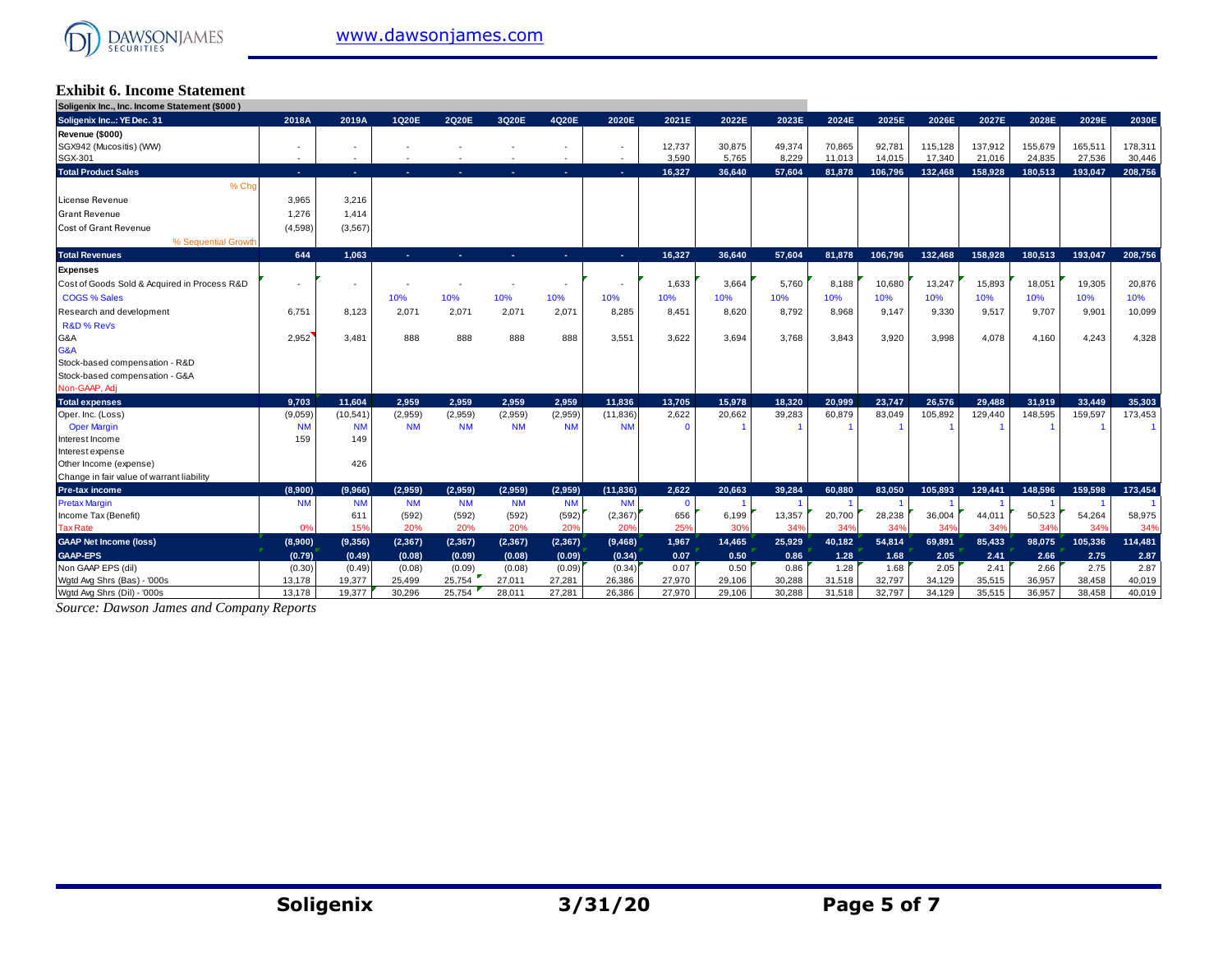

#### **Important Disclosures:**





Price target and rating changes over the past three years:

- Initiated Buy August 5, 2019 Price Target \$3.00
- Update Buy August 14, 2019 Price Target \$3.00
- Update Buy August 28, 2019 Price Target \$3.00 Update – Buy – November 20, 2019 – Price Target \$3.00
- Update Buy December 4, 2019 Price Target \$3.00
- 
- Update Buy February 12, 2020 Price Target \$3.00 Update – Buy – March 31, 2020 – Price Target \$3.00

Dawson James Securities, Inc. (the "Firm") is a member of the Financial Industry Regulatory Authority ("FINRA") and the Securities Investor Protection Corporation ("SIPC").

The Firm does not make a market in the securities of the subject company(s). The Firm has NOT engaged in investment banking relationships with SNGX in the prior twelve months, as a manager or co-manager of a public offering and has NOT received compensation resulting from those relationships. The Firm may seek compensation for investment banking services in the future from the subject company(s). The Firm has NOT received any other compensation from the subject company(s) in the last 12 months for services unrelated to managing or co-managing of a public offering.

Neither the research analyst(s) whose name appears on this report nor any member of his (their) household is an officer, director or advisory board member of these companies. The Firm and/or its directors and employees may own securities of the company(s) in this report and may increase or decrease holdings in the future. As of February 29, 2020, the Firm as a whole did not beneficially own 1% or more of any class of common equity securities of the subject company(s) of this report. The Firm, its officers, directors, analysts or employees may affect transactions in and have long or short positions in the securities (or options or warrants related to those securities) of the company(s) subject to this report. The Firm may affect transactions as principal or agent in those securities.

Analysts receive no direct compensation in connection with the Firm's investment banking business. All Firm employees, including the analyst(s) responsible for preparing this report, may be eligible to receive non-product or service-specific monetary bonus compensation that is based upon various factors, including total revenues of the Firm and its affiliates as well as a portion of the proceeds from a broad pool of investment vehicles consisting of components of the compensation generated by investment banking activities, including but not limited to shares of stock and/or warrants, which may or may not include the securities referenced in this report.

Although the statements in this report have been obtained from and are based upon recognized statistical services, issuer reports or communications, or other sources that the Firm believes to be reliable, we cannot guarantee their accuracy. All opinions and estimates included in this report constitute the analyst's judgment as of the date of this report and are subject to change without notice.